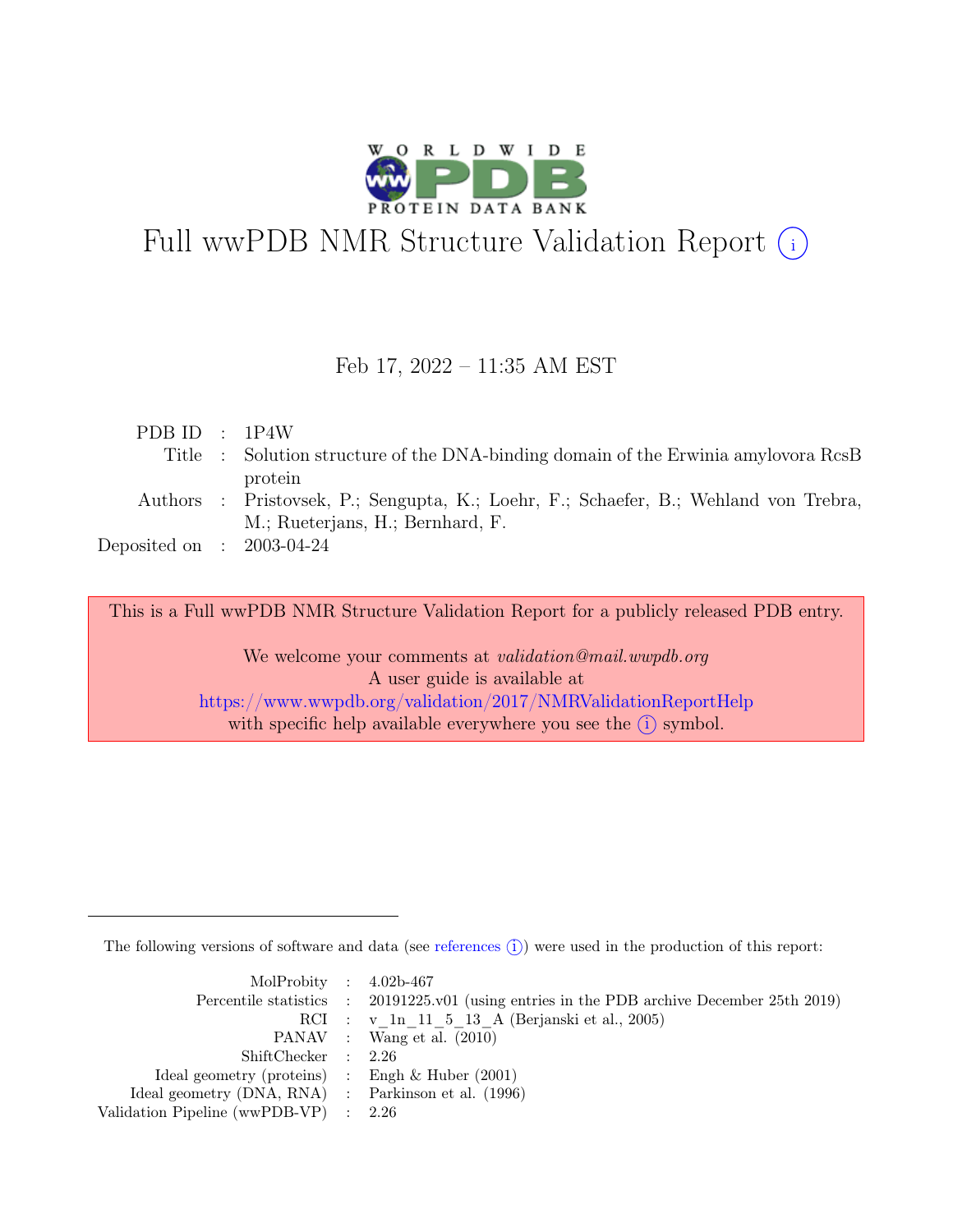# 1 Overall quality at a glance  $(i)$

The following experimental techniques were used to determine the structure: SOLUTION NMR

The overall completeness of chemical shifts assignment was not calculated.

Percentile scores (ranging between 0-100) for global validation metrics of the entry are shown in the following graphic. The table shows the number of entries on which the scores are based.



| Metric.               | Whole archive<br>$(\#Entries)$ | NMR archive<br>$(\#Entries)$ |
|-----------------------|--------------------------------|------------------------------|
| Clashscore            | 158937                         | 12864                        |
| Ramachandran outliers | 154571                         | 11451                        |
| Sidechain outliers    | 154315                         | 11428                        |

The table below summarises the geometric issues observed across the polymeric chains and their fit to the experimental data. The red, orange, yellow and green segments indicate the fraction of residues that contain outliers for  $>=$  3, 2, 1 and 0 types of geometric quality criteria. A cyan segment indicates the fraction of residues that are not part of the well-defined cores, and a grey segment represents the fraction of residues that are not modelled. The numeric value for each fraction is indicated below the corresponding segment, with a dot representing fractions  $\langle=5\%$ 

| Mol | Chain | $\perp$ Length $\perp$ | Quality of chain |     |  |     |     |  |  |  |  |  |  |
|-----|-------|------------------------|------------------|-----|--|-----|-----|--|--|--|--|--|--|
|     |       | 99                     | 55%              | 17% |  | 13% | 12% |  |  |  |  |  |  |

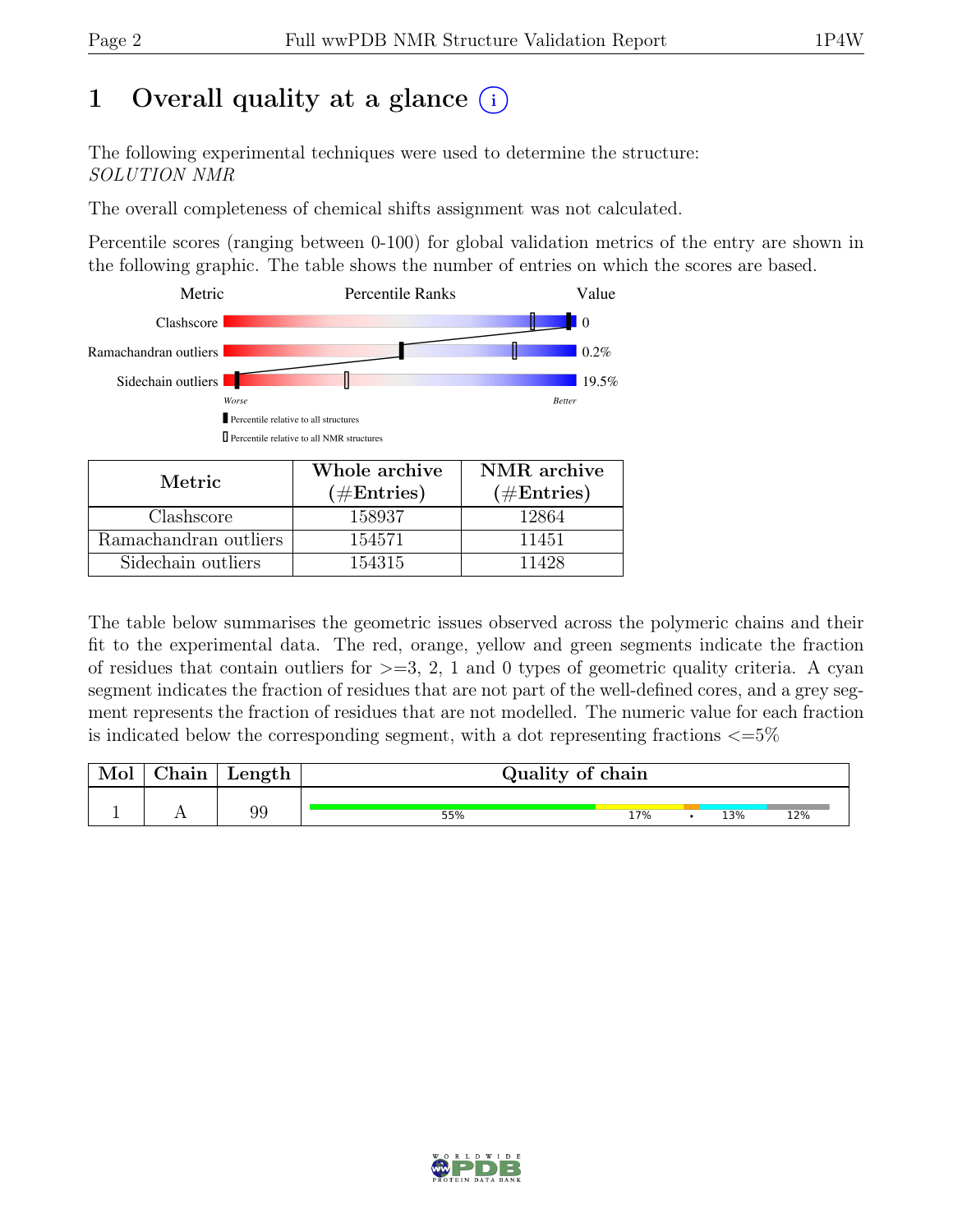# 2 Ensemble composition and analysis  $(i)$

This entry contains 20 models. Model 12 is the overall representative, medoid model (most similar to other models). The authors have identified model 1 as representative, based on the following criterion: fewest violations.

The following residues are included in the computation of the global validation metrics.

| Well-defined (core) protein residues |                                           |                                  |  |  |  |  |  |  |  |  |  |  |
|--------------------------------------|-------------------------------------------|----------------------------------|--|--|--|--|--|--|--|--|--|--|
|                                      | Well-defined core   Residue range (total) | Backbone RMSD (Å)   Medoid model |  |  |  |  |  |  |  |  |  |  |
|                                      | A:132-A:143, A:152-A:213                  | 0.34                             |  |  |  |  |  |  |  |  |  |  |
|                                      |                                           |                                  |  |  |  |  |  |  |  |  |  |  |

Ill-defined regions of proteins are excluded from the global statistics.

Ligands and non-protein polymers are included in the analysis.

The models can be grouped into 3 clusters and 1 single-model cluster was found.

| Cluster number        | Models                                              |
|-----------------------|-----------------------------------------------------|
|                       | 1, 2, 3, 4, 5, 7, 9, 10, 11, 12, 15, 17, 18, 19, 20 |
|                       | 13, 14                                              |
|                       | 8. 16                                               |
| Single-model clusters |                                                     |

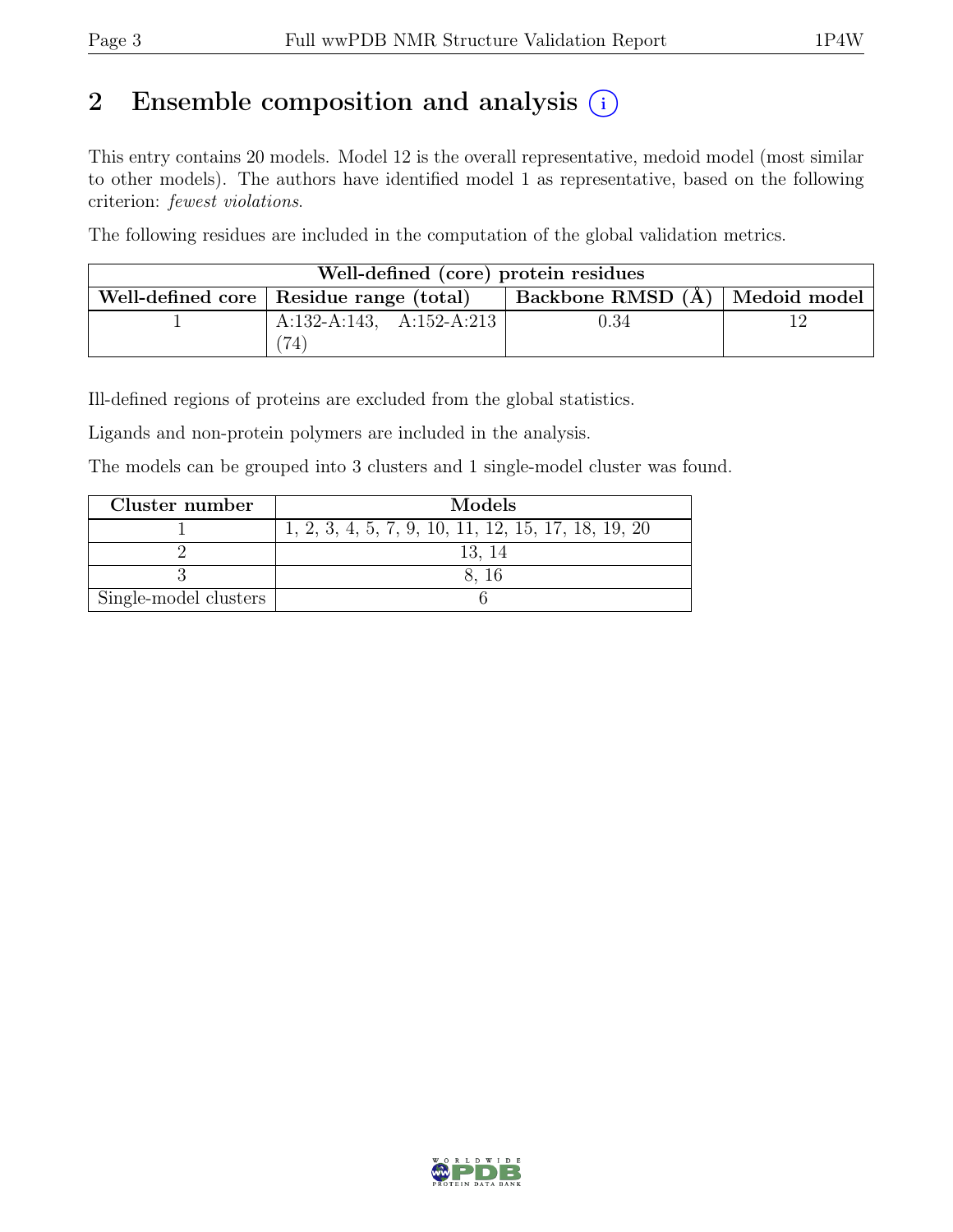# 3 Entry composition  $(i)$

There is only 1 type of molecule in this entry. The entry contains 1369 atoms, of which 700 are hydrogens and 0 are deuteriums.

• Molecule 1 is a protein called rcsB.

| Mol | Chain   Residues |       | $\rm{Atoms}$ |     |  |     |  |  |  |  |  |  |
|-----|------------------|-------|--------------|-----|--|-----|--|--|--|--|--|--|
|     | $\circ$          | Fotal |              |     |  |     |  |  |  |  |  |  |
|     | ⊙⊣               | 1369  | 425          | 700 |  | 130 |  |  |  |  |  |  |

There are 12 discrepancies between the modelled and reference sequences:

| Chain | Residue | Modelled   | Actual | Comment          | Reference         |
|-------|---------|------------|--------|------------------|-------------------|
| А     | 117     | <b>MET</b> |        | cloning artifact | <b>UNP P96320</b> |
| A     | 118     | $\rm{ARG}$ |        | cloning artifact | <b>UNP P96320</b> |
| A     | 119     | <b>GLY</b> |        | cloning artifact | <b>UNP P96320</b> |
| А     | 120     | <b>SER</b> |        | cloning artifact | <b>UNP P96320</b> |
| А     | 121     | <b>HIS</b> |        | expression tag   | <b>UNP P96320</b> |
| A     | 122     | <b>HIS</b> |        | expression tag   | <b>UNP P96320</b> |
| A     | 123     | <b>HIS</b> |        | expression tag   | <b>UNP P96320</b> |
| A     | 124     | <b>HIS</b> |        | expression tag   | <b>UNP P96320</b> |
| A     | 125     | <b>HIS</b> |        | expression tag   | <b>UNP P96320</b> |
| A     | 126     | <b>HIS</b> |        | expression tag   | <b>UNP P96320</b> |
| A     | 127     | <b>GLY</b> |        | cloning artifact | <b>UNP P96320</b> |
| A     | 128     | <b>SER</b> |        | cloning artifact | <b>UNP P96320</b> |

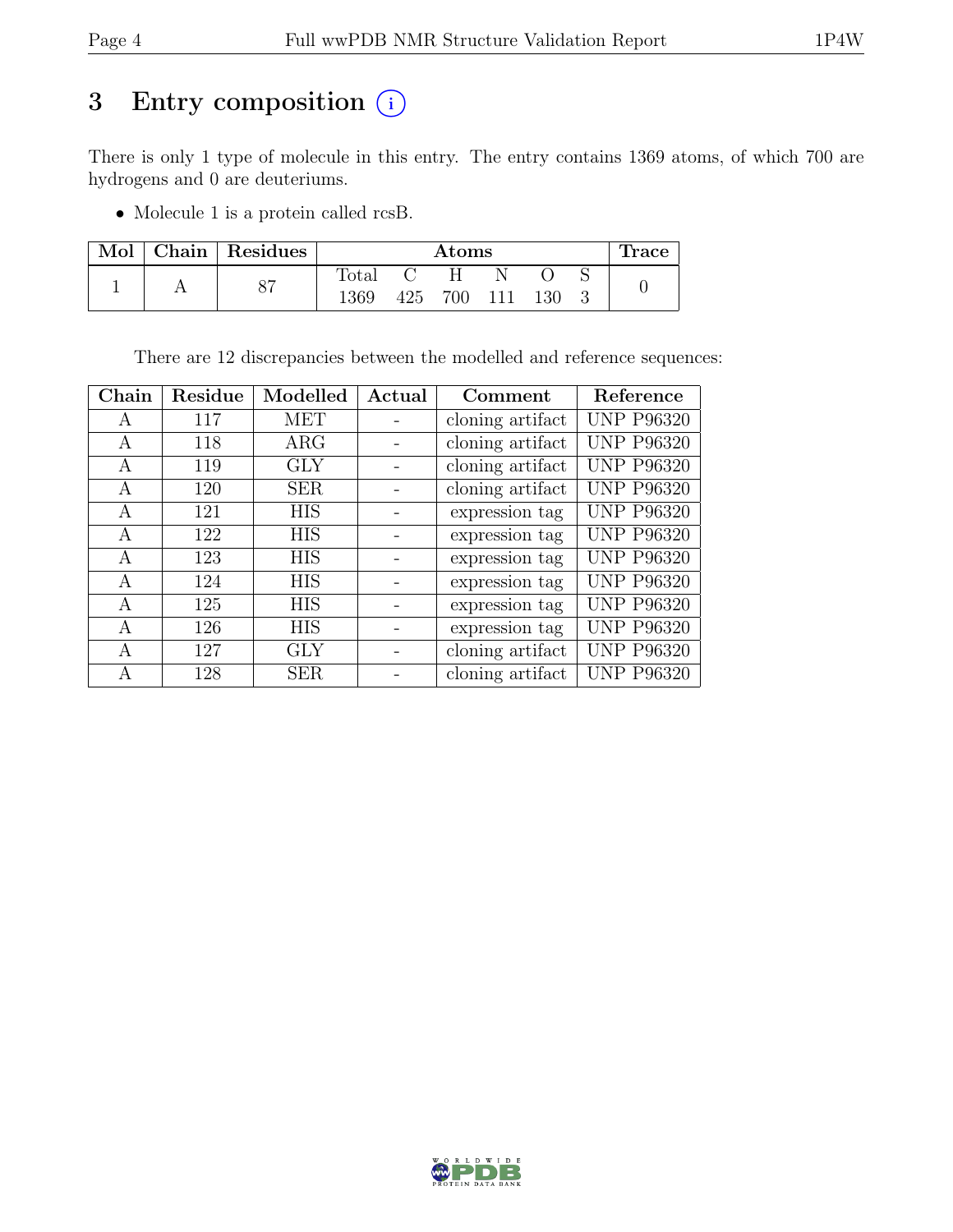# 4 Residue-property plots (i)

## <span id="page-4-0"></span>4.1 Average score per residue in the NMR ensemble

These plots are provided for all protein, RNA, DNA and oligosaccharide chains in the entry. The first graphic is the same as shown in the summary in section 1 of this report. The second graphic shows the sequence where residues are colour-coded according to the number of geometric quality criteria for which they contain at least one outlier:  $green = 0$ ,  $yellow = 1$ ,  $orange = 2$  and  $red =$ 3 or more. Stretches of 2 or more consecutive residues without any outliers are shown as green connectors. Residues which are classified as ill-defined in the NMR ensemble, are shown in cyan with an underline colour-coded according to the previous scheme. Residues which were present in the experimental sample, but not modelled in the final structure are shown in grey.

• Molecule 1: rcsB



# 4.2 Scores per residue for each member of the ensemble

Colouring as in section [4.1](#page-4-0) above.

#### 4.2.1 Score per residue for model 1

• Molecule 1: rcsB



#### 4.2.2 Score per residue for model 2



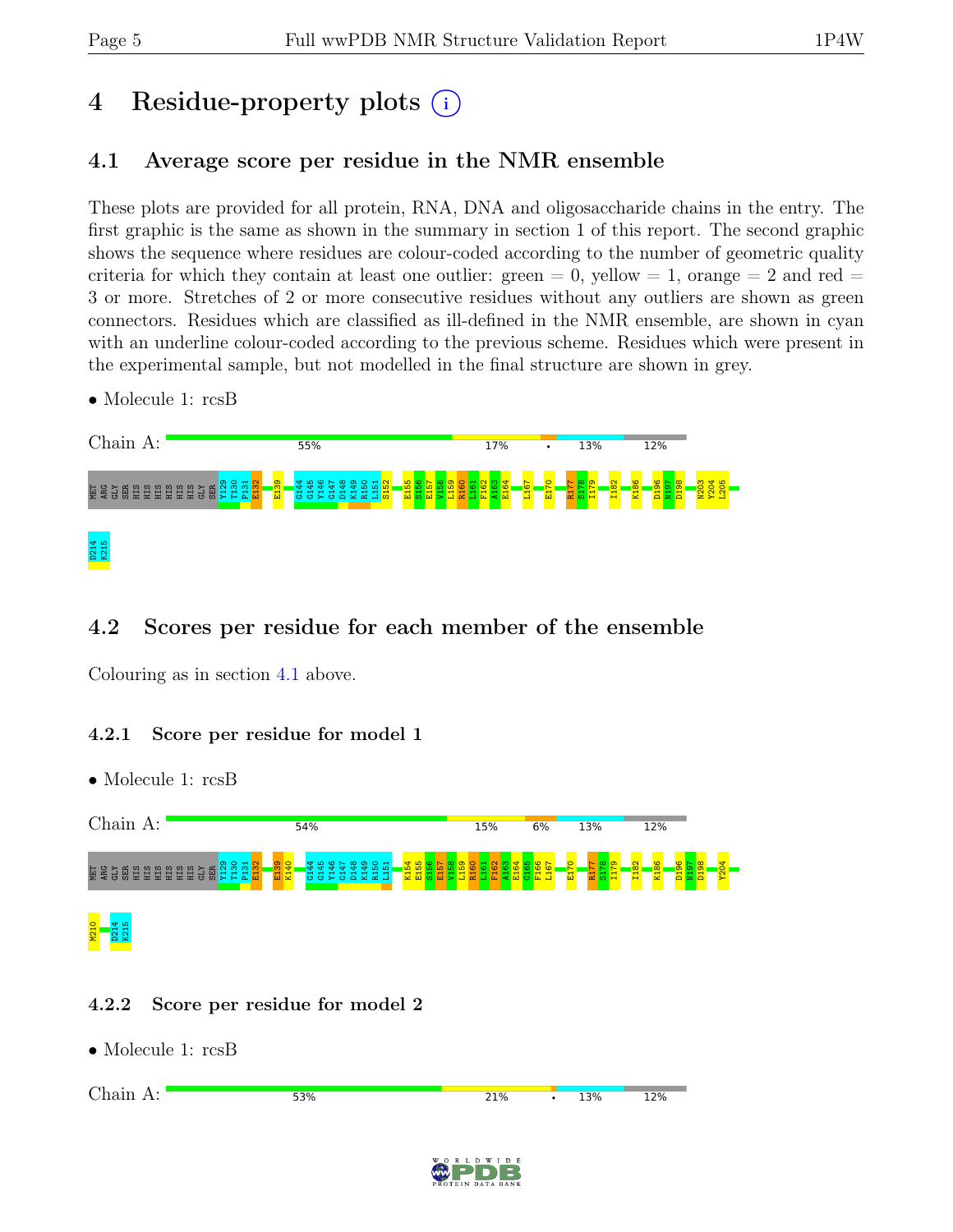# MET ARG GLY SER HIS HIS HIS HIS HIS HIS GLY SER Y129 T130 P131 E132 K136 E139 G144 G145 Y146 G147 D148 K149 R150 L151 S152 E155 S156 E157 V158 L159 R160 L161 F162 A163 E164 G165 F166 L167 E170 K173 R177 S178 I179 I182 K186 D196 N197 D198 204 - 14<br>204 - 14<br>204 D214

#### 4.2.3 Score per residue for model 3

• Molecule 1: rcsB



#### 4.2.4 Score per residue for model 4

• Molecule 1: rcsB



#### 4.2.5 Score per residue for model 5

• Molecule 1: rcsB



#### 4.2.6 Score per residue for model 6

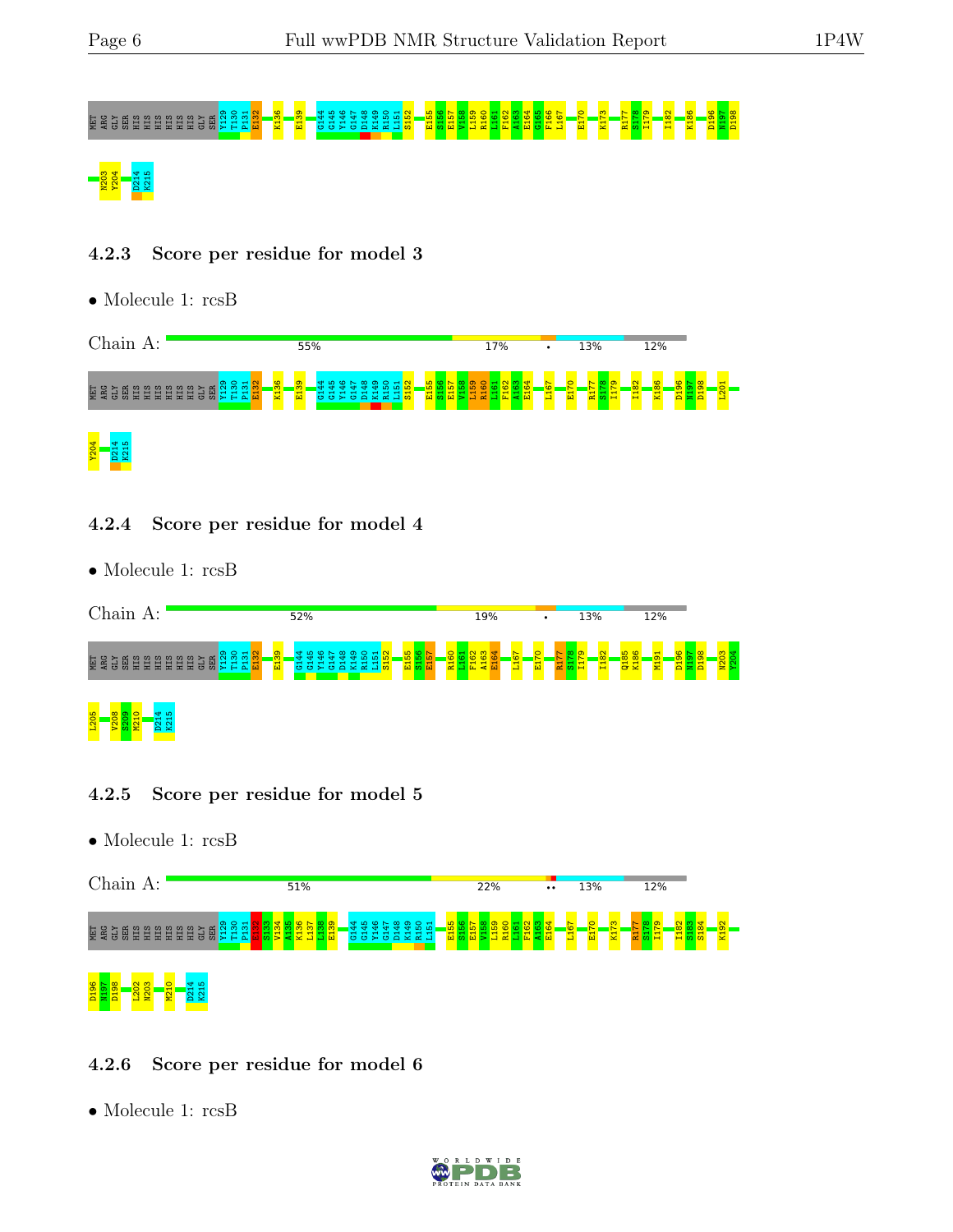

#### 4.2.7 Score per residue for model 7

• Molecule 1: rcsB



#### 4.2.8 Score per residue for model 8

• Molecule 1: rcsB

|             | Chain A: |        |   |   |               |   | 49% |   |     |         |              |    |  |   | 22% |  |                    |  |   |      | 13% |      |  | 12% |   |  |  |  |  |  |   |  |         |  |  |  |  |  |               |        |        |          |  |
|-------------|----------|--------|---|---|---------------|---|-----|---|-----|---------|--------------|----|--|---|-----|--|--------------------|--|---|------|-----|------|--|-----|---|--|--|--|--|--|---|--|---------|--|--|--|--|--|---------------|--------|--------|----------|--|
| <b>МЕТ</b>  |          | 圐<br>日 | 目 | 量 | 日<br>量        | 量 | 量   | ᇦ | 위복복 | $\circ$ | $\mathbf{H}$ | 문법 |  | 륳 | 違   |  | ల్ల<br>å<br>풉<br>륯 |  | で | ,,,, |     | e by |  | 불표  | 冨 |  |  |  |  |  | 륣 |  | స<br>g. |  |  |  |  |  | $\infty$<br>릅 | œ<br>륯 | ᇬ<br>륳 | $\sigma$ |  |
| <b>B6TD</b> |          | ≌      |   |   | -<br>$\alpha$ |   |     |   |     |         |              |    |  |   |     |  |                    |  |   |      |     |      |  |     |   |  |  |  |  |  |   |  |         |  |  |  |  |  |               |        |        |          |  |

#### 4.2.9 Score per residue for model 9





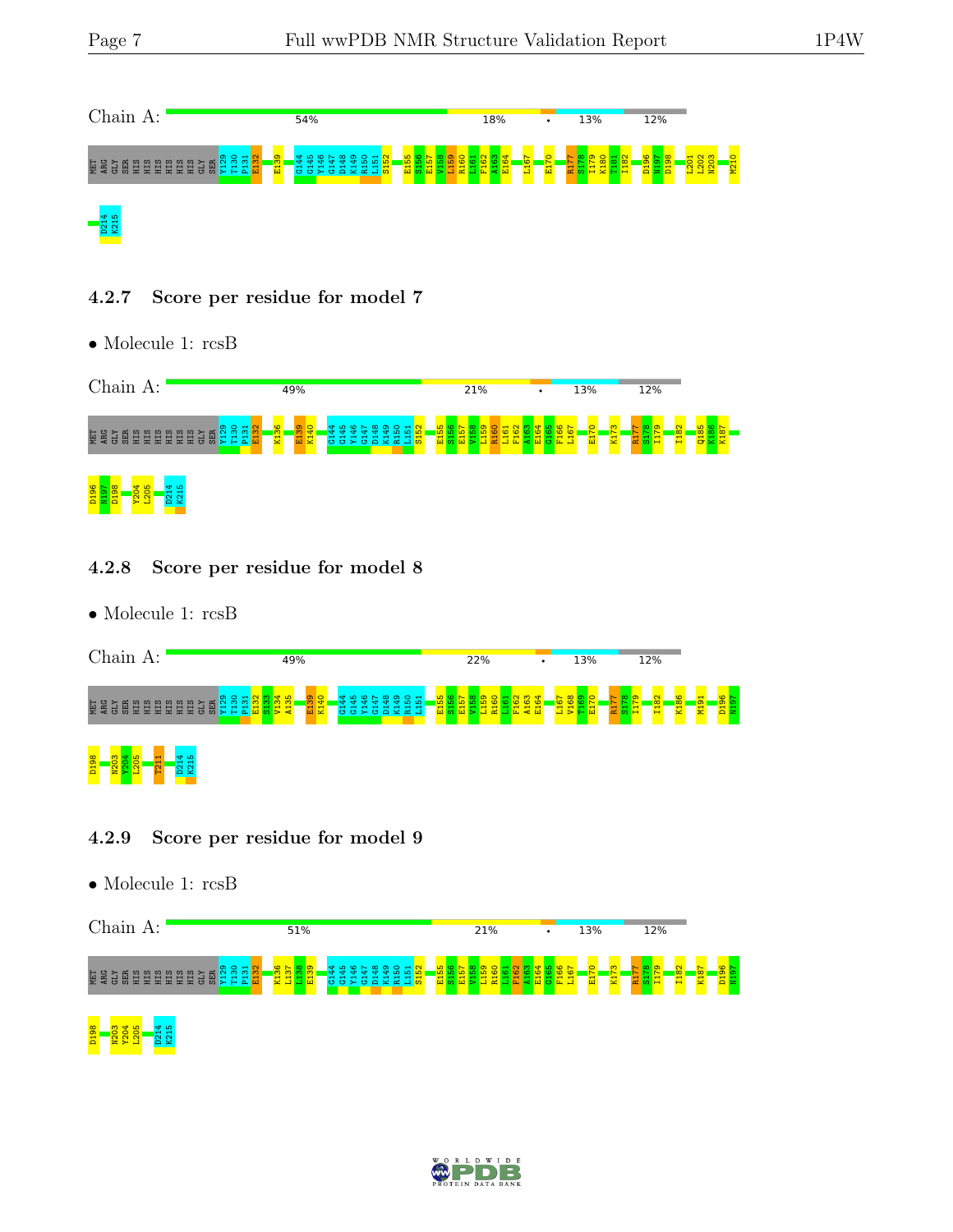#### 4.2.10 Score per residue for model 10

• Molecule 1: rcsB



#### 4.2.11 Score per residue for model 11

• Molecule 1: rcsB

| Chain A:                                                                       | 52%                                  |   | 19% | 13%<br>$\bullet$ | 12%                                 |        |
|--------------------------------------------------------------------------------|--------------------------------------|---|-----|------------------|-------------------------------------|--------|
| ್ಲ<br>NET<br>ARG<br>圆<br>H<br>믦<br>뵤<br>보보<br>量<br>륩<br>IS 87<br>븅<br>量<br>l a | $\frac{8}{2}$<br>္ကြ<br>륩<br>륯<br>でか | ы |     | c<br>류           | S.<br>ш,<br>$\infty$<br>ക<br>룸<br>픕 | 8<br>g |
| N203<br>Y204<br><b>N21</b>                                                     |                                      |   |     |                  |                                     |        |

#### 4.2.12 Score per residue for model 12 (medoid)

• Molecule 1: rcsB

| Chain<br>A:                                                     | 48%                                | 23%    | 13% | 12%    |                     |
|-----------------------------------------------------------------|------------------------------------|--------|-----|--------|---------------------|
| <b>DED</b><br>탈<br>H<br>H<br>H<br>Ħ<br>ਲ<br>$\overline{m}$<br>ਲ | ത<br>$\bullet$<br>룝<br>풉<br>ळ<br>× | 풉<br>륯 | 륾   | œ<br>× | $\frac{86}{2}$<br>륯 |
| $\overline{\mathbf{g}}$<br>븀<br>믇                               |                                    |        |     |        |                     |

## 4.2.13 Score per residue for model 13



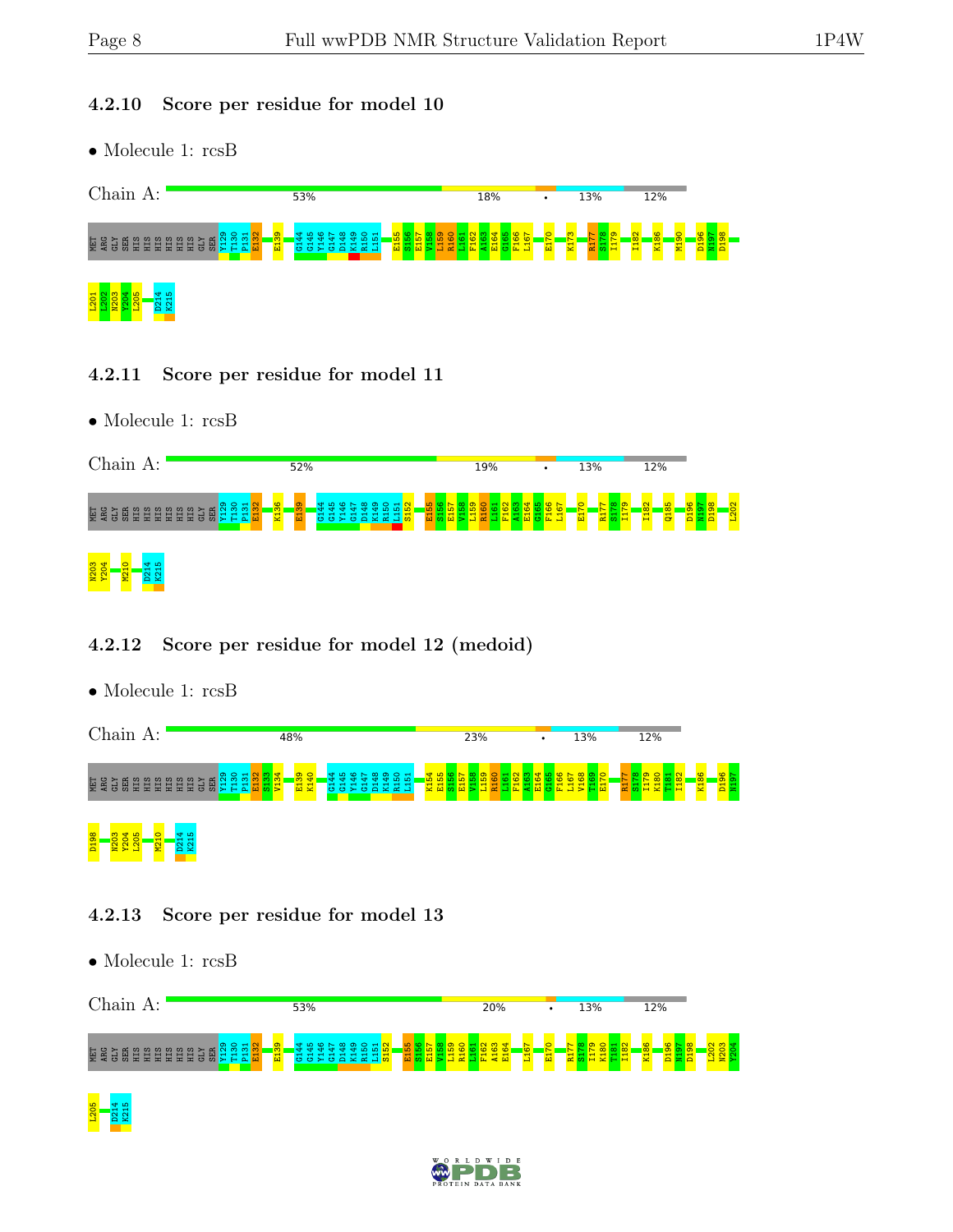#### 4.2.14 Score per residue for model 14

• Molecule 1: rcsB



#### 4.2.15 Score per residue for model 15

• Molecule 1: rcsB

| Chain A:                                                                                   | 54%         | 17%<br>$\bullet$ | 13%                               | 12%         |
|--------------------------------------------------------------------------------------------|-------------|------------------|-----------------------------------|-------------|
| ని చ<br><u> တွ</u><br>ច្ន<br>E<br>说<br>풉<br>閍<br>굡<br>븅<br>景<br>H<br>H<br>H<br>븀<br>e<br>목 | 퓹<br>풂<br>ы | 률<br>륩<br>畐      | ŏ<br>$\infty$<br>븉<br>븇<br>븝<br>픕 | 호<br>Ξ<br>۵ |
| D214<br>K215                                                                               |             |                  |                                   |             |

#### 4.2.16 Score per residue for model 16

• Molecule 1: rcsB

| Chain<br>A:                                                                           | 47% | 24%           | $\bullet\hspace{0.1cm} \bullet\hspace{0.1cm}\bullet$ | 13%<br>12%                  |        |
|---------------------------------------------------------------------------------------|-----|---------------|------------------------------------------------------|-----------------------------|--------|
| $\circ$<br>$\mathbf{H}$<br>절<br>ARG<br>岛<br>â<br>景<br>븅<br>盖<br>H<br>量<br>H<br>н<br>ᇑ | ਸ਼  | v<br>M<br>m > | $\circ$<br>$\overline{ }$<br>冨<br>в<br>⊣             | 0185<br>K186<br>븝<br>귵<br>× | 품<br>Ξ |
| c<br>$\mathbf{H}$<br>읒<br><b>v</b><br>Е                                               |     |               |                                                      |                             |        |

#### 4.2.17 Score per residue for model 17



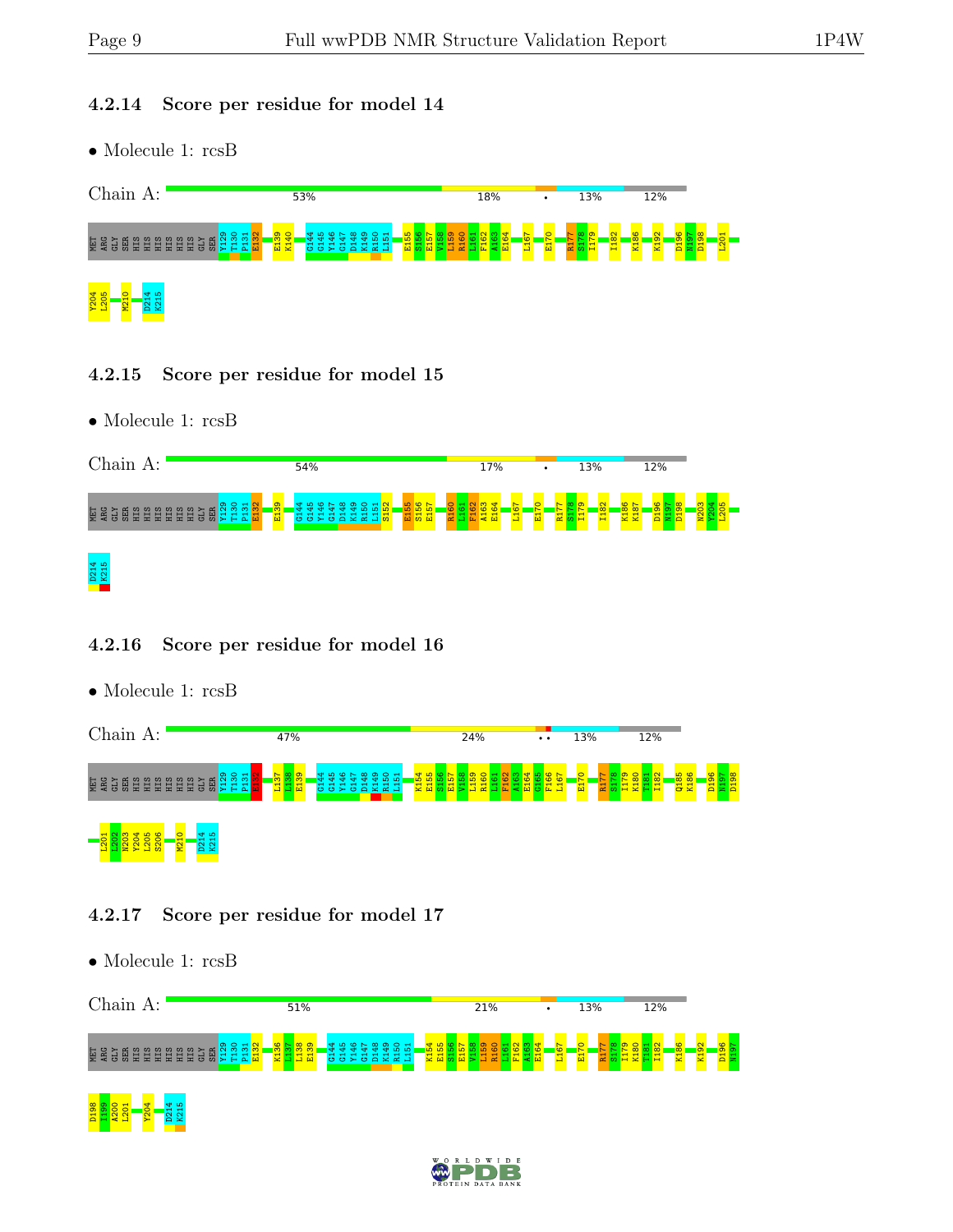#### 4.2.18 Score per residue for model 18

• Molecule 1: rcsB



#### 4.2.19 Score per residue for model 19

• Molecule 1: rcsB

| Chain A:                                                                    | 51%            | 20% | $\bullet$ | 13%         | 12%    |   |
|-----------------------------------------------------------------------------|----------------|-----|-----------|-------------|--------|---|
| ത<br>NET<br>ARG<br>圆<br>H<br>量<br>一册<br>Ħ<br>IS 21<br>륩<br>뷰<br>븀<br>量<br>量 | m<br><b>DO</b> | 풉   | 급         | 륯<br>풉<br>꾿 | 륳<br>로 | δ |
| D <sub>198</sub><br>ន<br>윤                                                  |                |     |           |             |        |   |

#### 4.2.20 Score per residue for model 20

| . פנמי        | 51%                 | 21% | 13% | 12% |  |
|---------------|---------------------|-----|-----|-----|--|
| 图<br>4RG<br>æ | ၈ ဝ<br>$\mathbf{H}$ |     |     |     |  |



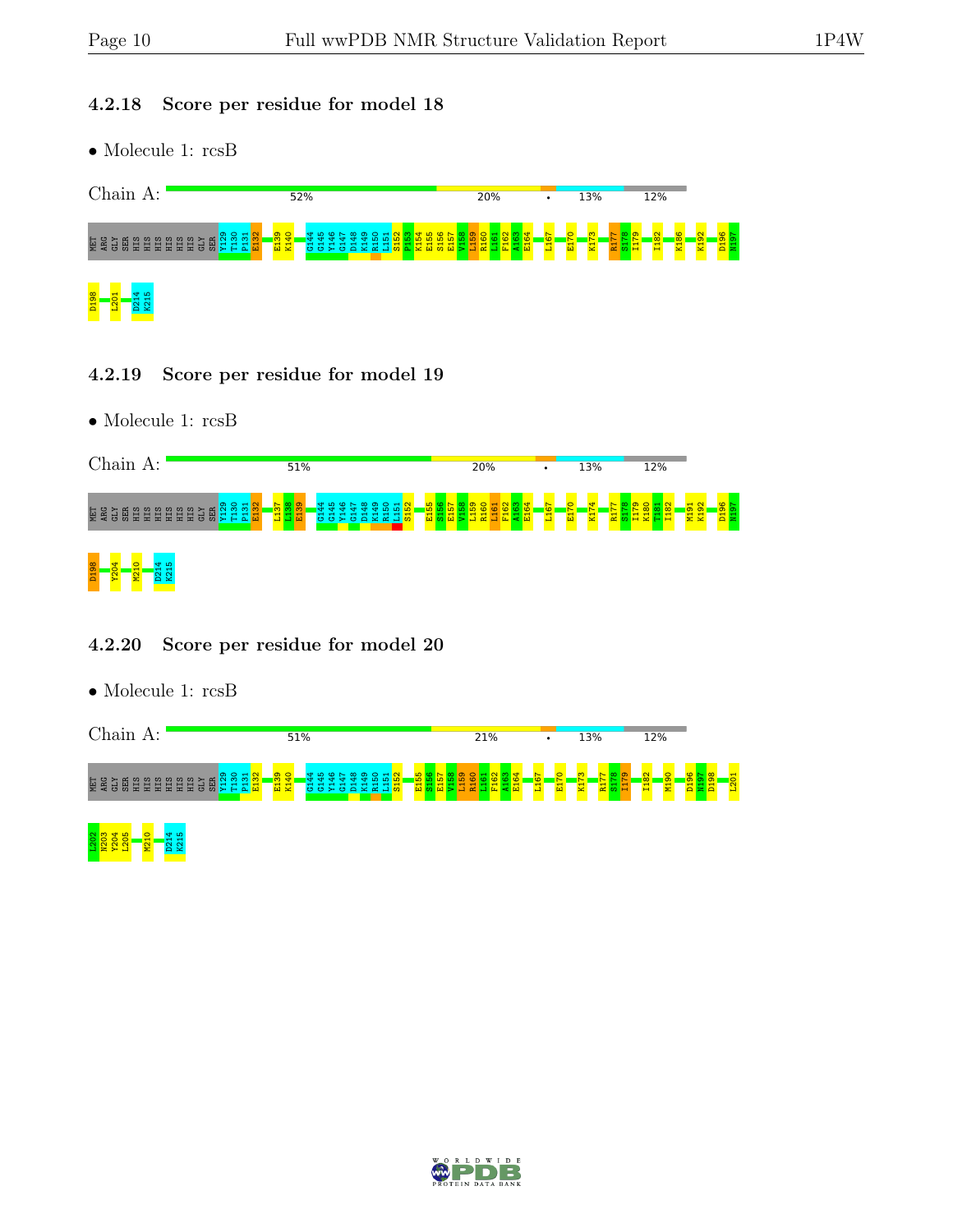# 5 Refinement protocol and experimental data overview  $(i)$

The models were refined using the following method: torsion angle dynamics.

Of the 100 calculated structures, 20 were deposited, based on the following criterion: The submitted conformer models are those with the fewest number of constraint violations.

The following table shows the software used for structure solution, optimisation and refinement.

| Software name   Classification |                                        | Version |
|--------------------------------|----------------------------------------|---------|
| nmr2st                         | refinement                             | 1.05    |
| <b>DYANA</b>                   | structure solution $\vert 1.5 \rangle$ |         |

No chemical shift data was provided.

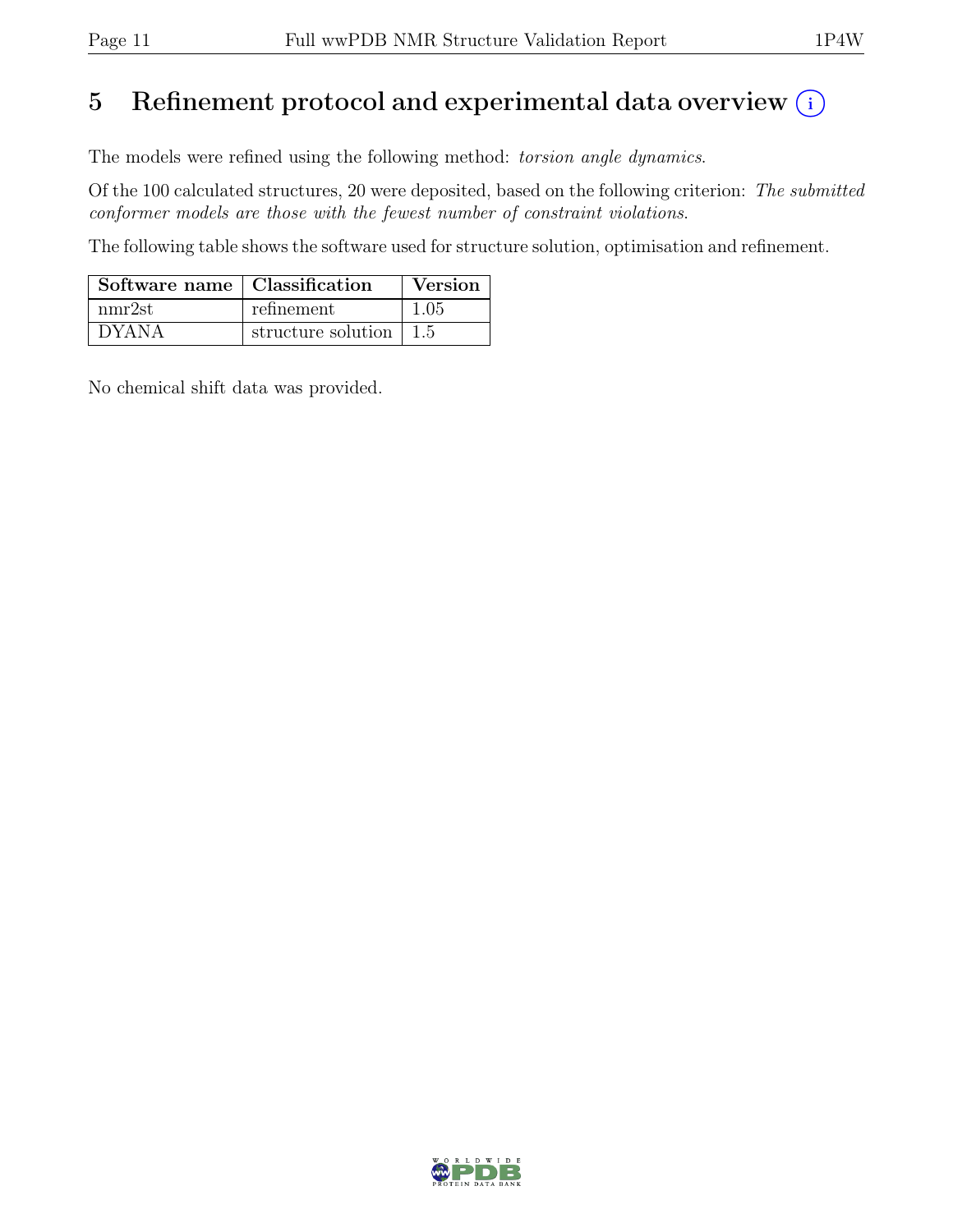# 6 Model quality  $(i)$

# 6.1 Standard geometry  $(i)$

The Z score for a bond length (or angle) is the number of standard deviations the observed value is removed from the expected value. A bond length (or angle) with  $|Z| > 5$  is considered an outlier worth inspection. RMSZ is the (average) root-mean-square of all Z scores of the bond lengths (or angles).

| Mol | ${\rm Chain}$ |               | Bond lengths                                     |                 | Bond angles                                |  |
|-----|---------------|---------------|--------------------------------------------------|-----------------|--------------------------------------------|--|
|     |               | RMSZ          | #Z>5                                             | RMSZ            | #Z>5                                       |  |
|     |               | $1.58 + 0.01$ | $1.2 \pm 0.1\%$<br>$^{\prime}570$ (<br>$7\pm1$ / | $1.54 \pm 0.02$ | $(1.1 \pm 0.2\%)$<br>$8\pm1/$<br>$'765$ (  |  |
| All | All           | 1.58          | $1.2\%$<br>140/11400                             | 1.54            | $1.1\%$<br>$\langle 15300 \rangle$<br>164/ |  |

Chiral center outliers are detected by calculating the chiral volume of a chiral center and verifying if the center is modelled as a planar moiety or with the opposite hand. A planarity outlier is detected by checking planarity of atoms in a peptide group, atoms in a mainchain group or atoms of a sidechain that are expected to be planar.

|  | Mol   Chain   Chirality   Planarity |               |
|--|-------------------------------------|---------------|
|  | $0.0 \pm 0.0$                       | $1.8 \pm 0.9$ |
|  |                                     | 35            |

All unique bond outliers are listed below. They are sorted according to the Z-score of the worst occurrence in the ensemble.

| Mol          | Chain | Res | <b>Type</b> | Atoms                      | Z     | Observed $(\AA)$ | Ideal(A) | Models         |                |
|--------------|-------|-----|-------------|----------------------------|-------|------------------|----------|----------------|----------------|
|              |       |     |             |                            |       |                  |          | Worst          | Total          |
| $\mathbf{1}$ | A     | 164 | <b>GLU</b>  | $CD-OE1$                   | 10.73 | 1.37             | 1.25     | 16             | 5              |
| $\mathbf{1}$ | A     | 139 | <b>GLU</b>  | $CD-OE2$                   | 10.71 | 1.37             | 1.25     | 19             | 15             |
| $\mathbf{1}$ | A     | 132 | <b>GLU</b>  | $CD-OE1$                   | 10.54 | 1.37             | 1.25     | $\overline{2}$ | $\overline{7}$ |
| 1            | A     | 164 | GLU         | CD-OE2                     | 10.52 | 1.37             | 1.25     | 19             | 15             |
| $\mathbf{1}$ | А     | 132 | <b>GLU</b>  | $\overline{\text{CD-OE2}}$ | 10.51 | 1.37             | 1.25     | 13             | 13             |
| $\mathbf{1}$ | A     | 155 | GLU         | $\overline{CD}-OE2$        | 10.45 | 1.37             | 1.25     | 15             | 10             |
| $\mathbf{1}$ | А     | 157 | <b>GLU</b>  | $CD-OE2$                   | 10.44 | 1.37             | 1.25     | $\overline{4}$ | 16             |
| $\mathbf{1}$ | А     | 170 | <b>GLU</b>  | $CD-OE2$                   | 10.43 | 1.37             | 1.25     | 8              | 14             |
| $\mathbf{1}$ | А     | 139 | <b>GLU</b>  | CD-OE1                     | 10.39 | 1.37             | 1.25     | 1              | 5              |
| $\mathbf{1}$ | А     | 170 | <b>GLU</b>  | CD-OE1                     | 10.34 | 1.37             | 1.25     | 12             | 6              |
| 1            | A     | 155 | <b>GLU</b>  | CD-OE1                     | 10.34 | 1.37             | 1.25     | $\overline{4}$ | 10             |
| $\mathbf{1}$ | A     | 157 | <b>GLU</b>  | $CD-OE1$                   | 10.26 | 1.36             | 1.25     | $\overline{2}$ | $\overline{4}$ |
| 1            | A     | 196 | <b>ASP</b>  | $CG-OD2$                   | 5.16  | 1.37             | 1.25     | 5              | $\overline{7}$ |
| $\mathbf{1}$ | A     | 198 | <b>ASP</b>  | $CG-OD1$                   | 5.13  | 1.37             | 1.25     | 1              | $\overline{4}$ |
| $\mathbf{1}$ | A     | 196 | <b>ASP</b>  | $CG-OD1$                   | 5.13  | 1.37             | 1.25     | $\overline{7}$ | $\overline{5}$ |
| $\mathbf{1}$ | А     | 198 | <b>ASP</b>  | $CG-OD2$                   | 5.10  | 1.37             | 1.25     | 3              | $\overline{4}$ |

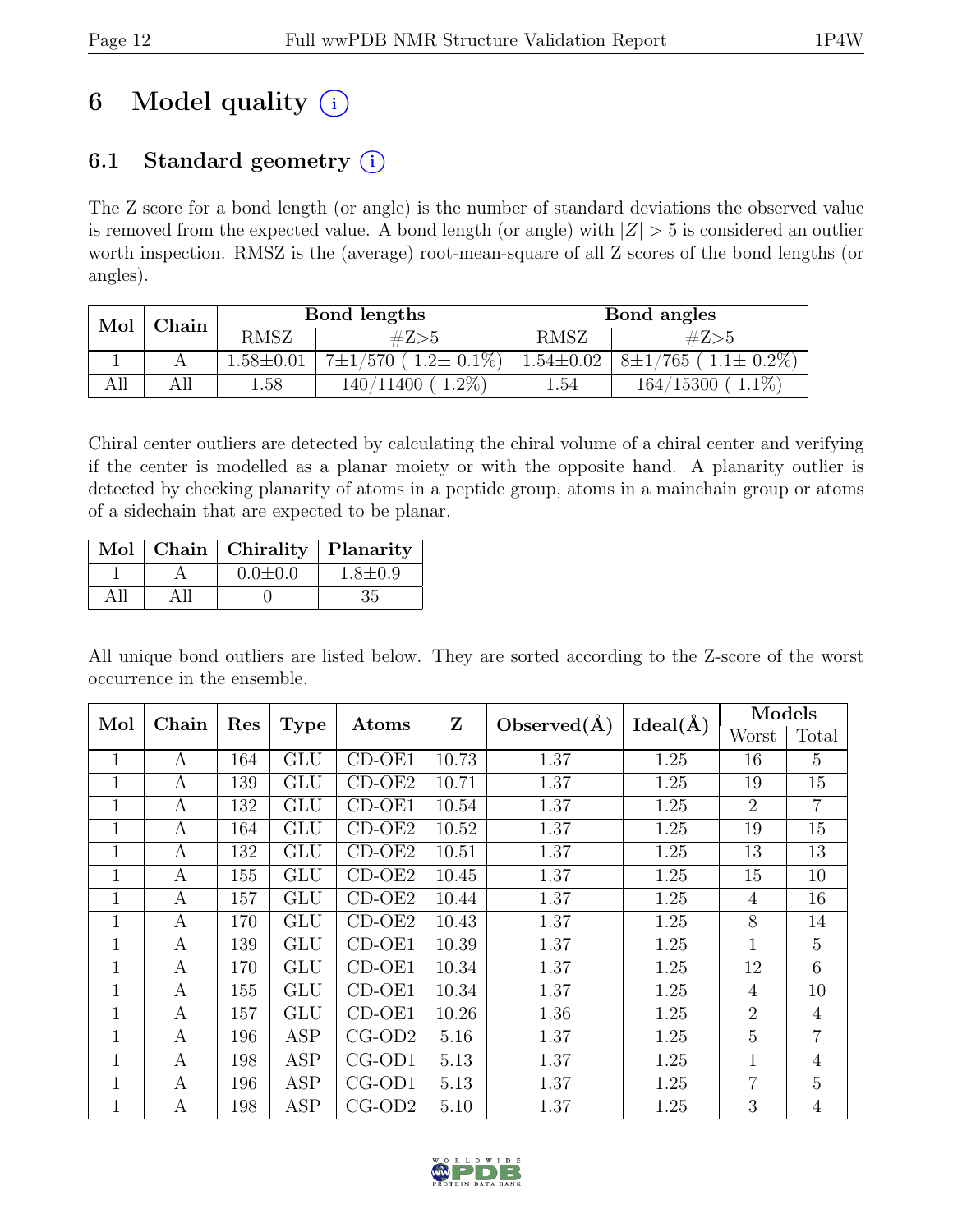| Mol          | Chain<br>Res |     | <b>Type</b> | Atoms                 | Z       | Observed $(°)$ | Ideal <sup>(o)</sup> | Models         |                |
|--------------|--------------|-----|-------------|-----------------------|---------|----------------|----------------------|----------------|----------------|
|              |              |     |             |                       |         |                |                      | Worst          | Total          |
| 1            | A            | 177 | $\rm{ARG}$  | NE-CZ-NH1             | 9.20    | 124.90         | 120.30               | 9              | 20             |
| 1            | A            | 160 | $\rm{ARG}$  | $NE- CZ-NH1$          | 8.67    | 124.64         | 120.30               | 20             | 20             |
| $\mathbf 1$  | A            | 196 | <b>ASP</b>  | $CB-CG-OD1$           | 7.62    | 125.16         | 118.30               | 12             | 20             |
| 1            | A            | 196 | <b>ASP</b>  | $CB-CG-OD2$           | $-7.61$ | 111.45         | 118.30               | 11             | 20             |
| $\mathbf{1}$ | A            | 198 | <b>ASP</b>  | $CB-CG-OD2$           | $-7.43$ | 111.61         | 118.30               | $\overline{2}$ | 20             |
| $\mathbf{1}$ | A            | 198 | <b>ASP</b>  | $CB-CG-OD1$           | 7.34    | 124.90         | 118.30               | 17             | 20             |
| 1            | A            | 177 | $\rm{ARG}$  | NE-CZ-NH <sub>2</sub> | $-6.48$ | 117.06         | 120.30               | 14             | 14             |
| 1            | A            | 132 | GLU         | $N$ -CA-CB            | $-5.84$ | 100.09         | 110.60               | 17             | 6              |
| $\mathbf 1$  | A            | 162 | PHE         | $CB-CG-CD2$           | $-5.73$ | 116.79         | 120.80               | 15             | $\overline{2}$ |
| $\mathbf{1}$ | A            | 166 | PHE         | $CB-CG-CD1$           | $-5.70$ | 116.81         | 120.80               | 11             | $\overline{5}$ |
| $\mathbf 1$  | A            | 211 | <b>THR</b>  | $CA$ -CB-CG2          | 5.47    | 120.06         | 112.40               | 8              | $\mathbf{1}$   |
| 1            | A            | 163 | ALA         | $N$ -CA-CB            | $-5.46$ | 102.46         | 110.10               | 8              | 3              |
| 1            | A            | 160 | $\rm{ARG}$  | $NE- CZ-NH2$          | $-5.39$ | 117.60         | 120.30               | $\overline{7}$ | 9              |
| $\mathbf{1}$ | A            | 166 | PHE         | $CB-CG-CD2$           | $-5.36$ | 117.05         | 120.80               | $\overline{7}$ | $\overline{2}$ |
| 1            | A            | 208 | VAL         | $CA$ -CB-CG2          | 5.29    | 118.84         | 110.90               | $\overline{4}$ | $\mathbf{1}$   |
| 1            | A            | 162 | PHE         | $CB-CG-CD1$           | 5.12    | 124.39         | 120.80               | 15             | $\mathbf{1}$   |

All unique angle outliers are listed below. They are sorted according to the Z-score of the worst occurrence in the ensemble.

There are no chirality outliers.

All unique planar outliers are listed below. They are sorted by the frequency of occurrence in the ensemble.

| Mol | ${\bf Chain}$ | Res | Type       | Group     | Models (Total) |
|-----|---------------|-----|------------|-----------|----------------|
|     |               | 132 | GLU        | Mainchain |                |
|     |               | 204 | TYR.       | Sidechain | 19             |
|     |               | 177 | $\rm{ARG}$ | Sidechain |                |
|     |               | 162 | <b>PHE</b> | Sidechain |                |
|     |               | 160 | ARG        | Sidechain |                |

## 6.2 Too-close contacts  $(i)$

In the following table, the Non-H and H(model) columns list the number of non-hydrogen atoms and hydrogen atoms in each chain respectively. The H(added) column lists the number of hydrogen atoms added and optimized by MolProbity. The Clashes column lists the number of clashes averaged over the ensemble.

|  |       | Mol   Chain   Non-H   H(model)   H(added)   Clashes |       |                  |
|--|-------|-----------------------------------------------------|-------|------------------|
|  | 565   | 603                                                 | 619   | $\overline{1+1}$ |
|  | 11300 | 12060                                               | 12240 |                  |

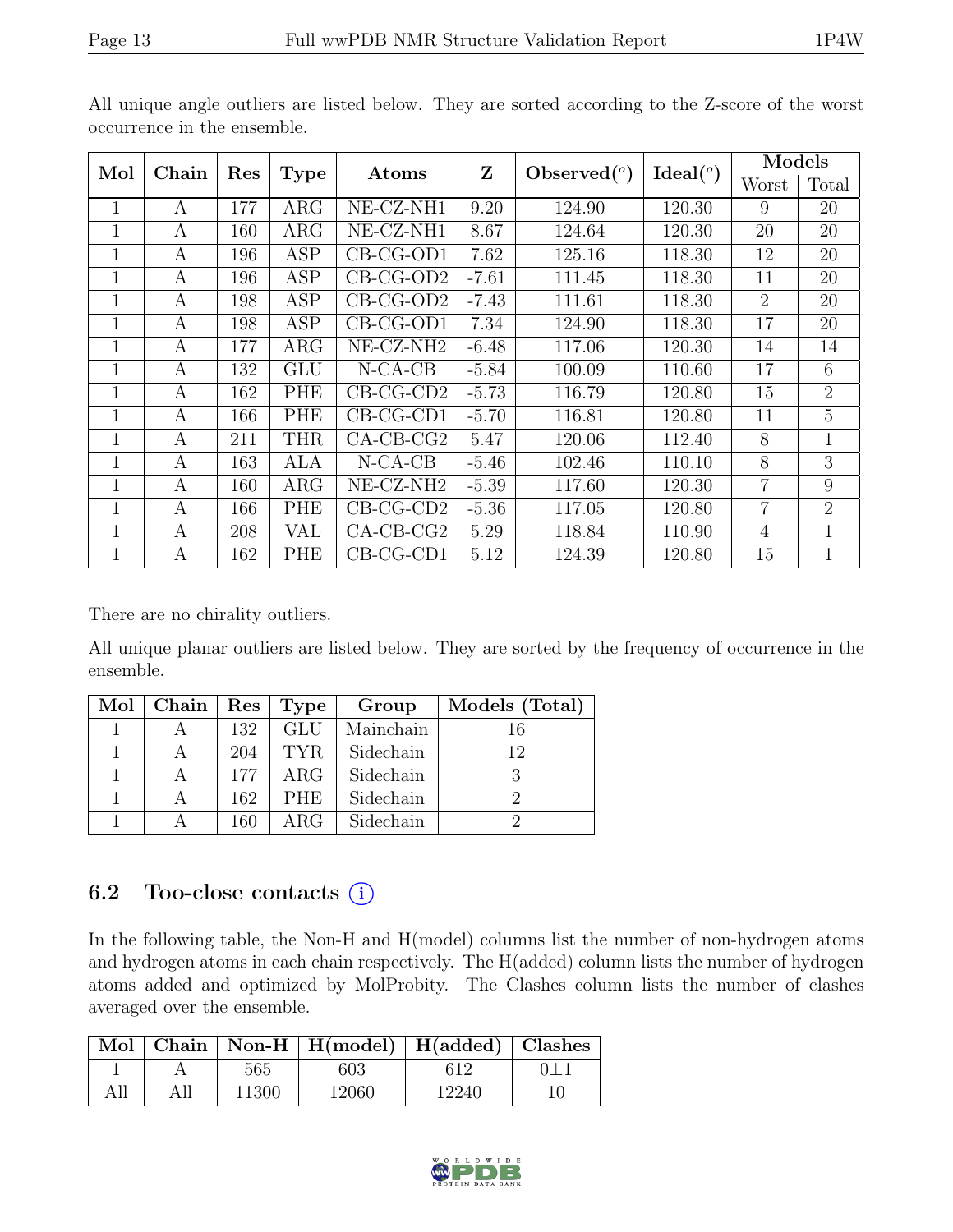The all-atom clashscore is defined as the number of clashes found per 1000 atoms (including hydrogen atoms). The all-atom clashscore for this structure is 0.

| Atom-1               | Atom-2                                    | $Clash(\AA)$ | Distance(A) | Models |       |
|----------------------|-------------------------------------------|--------------|-------------|--------|-------|
|                      |                                           |              |             | Worst  | Total |
| 1: A: 159: LEU: HD21 | 1:A:201:LEU:HD22                          | 0.76         | 1.58        |        |       |
| 1: A: 161: LEU: HD11 | 1:A:174:LYS:HG3                           | 0.49         | 1.83        | 19     |       |
| 1: A: 159: LEU: HDI1 | 1: A:201:LEU:HD22                         | 0.44         | 1.88        |        |       |
| 1: A: 138: LEU: HD22 | $1 \cdot A \cdot 200 \cdot ALA \cdot HB2$ | 0.41         | 1.92        |        |       |

All unique clashes are listed below, sorted by their clash magnitude.

## 6.3 Torsion angles  $(i)$

#### 6.3.1 Protein backbone  $(i)$

In the following table, the Percentiles column shows the percent Ramachandran outliers of the chain as a percentile score with respect to all PDB entries followed by that with respect to all NMR entries. The Analysed column shows the number of residues for which the backbone conformation was analysed and the total number of residues.

|     | $Mol$   Chain | Analysed<br>Allowed<br>Favoured |                    | Outliers                              | Percentiles |           |
|-----|---------------|---------------------------------|--------------------|---------------------------------------|-------------|-----------|
|     |               | $74/99$ $(75\%)$                | $66\pm2(89\pm3\%)$ | $ 8\pm 2(11\pm 3\%) 0\pm 0(0\pm 0\%)$ |             | 82 <br>50 |
| All |               | 1480/1980(75%)                  | $1316(89\%)$       | 161 $(11\%)$                          | $3(0\%)$    | 82 <br>50 |

All 2 unique Ramachandran outliers are listed below. They are sorted by the frequency of occurrence in the ensemble.

|  |     |     | Mol   Chain   Res   Type   Models (Total) |
|--|-----|-----|-------------------------------------------|
|  | 168 | VAL |                                           |
|  | 179 | ा   |                                           |

#### 6.3.2 Protein sidechains  $(i)$

In the following table, the Percentiles column shows the percent sidechain outliers of the chain as a percentile score with respect to all PDB entries followed by that with respect to all NMR entries. The Analysed column shows the number of residues for which the sidechain conformation was analysed and the total number of residues.

| Mol | Chain | Analysed       | Rotameric                               | Outliers    | Percentiles |    |  |
|-----|-------|----------------|-----------------------------------------|-------------|-------------|----|--|
|     |       | $66/86$ (77\%) | $53\pm2(81\pm3\%)$   $13\pm2(19\pm3\%)$ |             | $\boxed{4}$ | 35 |  |
| All |       | 1320/1720(77%) | $1063(81\%)$                            | $257(19\%)$ | 4           | 35 |  |

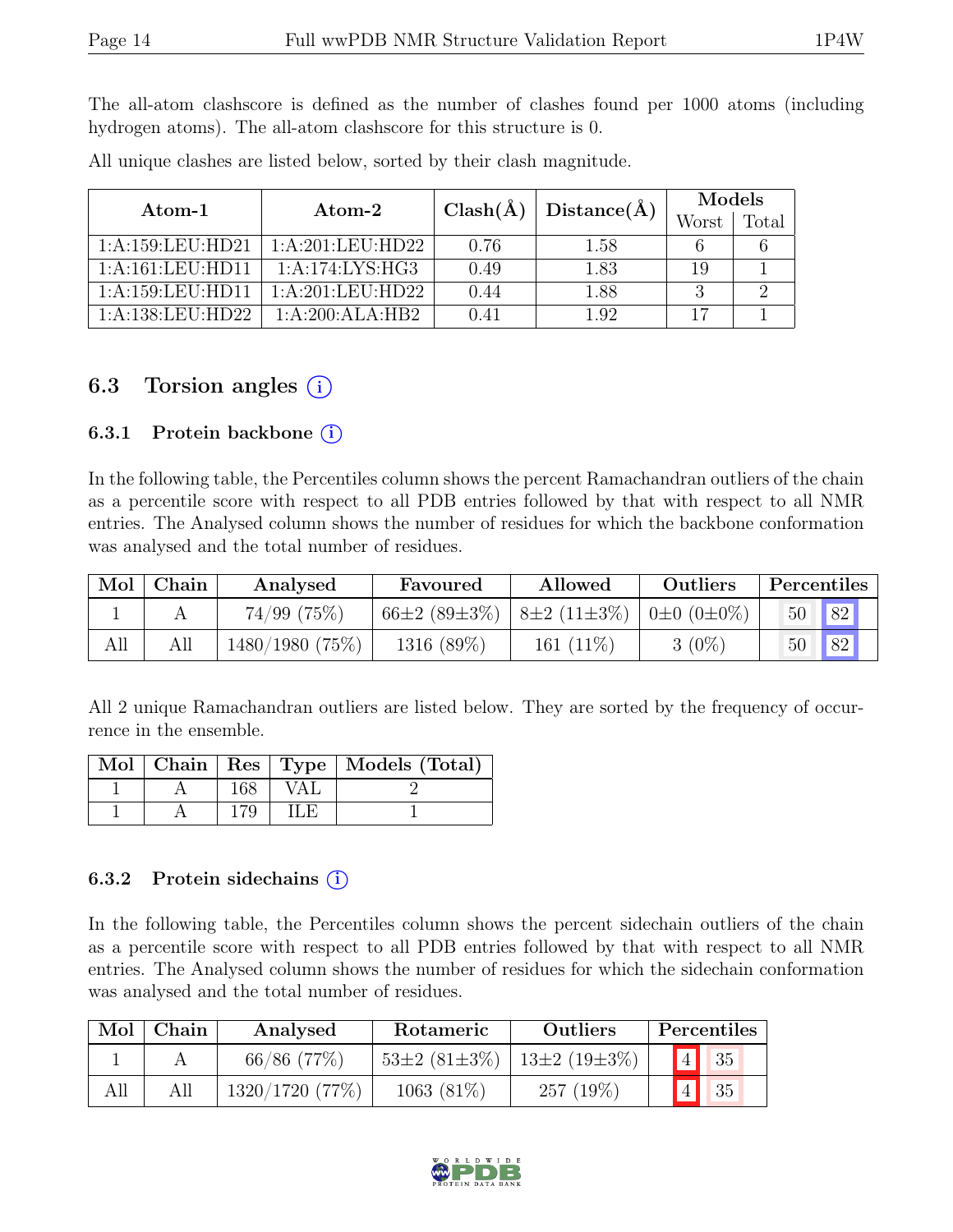| Mol            | $\overline{\text{Chain}}$ | Res              | <b>Type</b>             | Models (Total)  |
|----------------|---------------------------|------------------|-------------------------|-----------------|
| $\mathbf{1}$   | А                         | 162              | PHE                     | 20              |
| $\mathbf{1}$   | А                         | 167              | <b>LEU</b>              | 20              |
| $\overline{1}$ | $\overline{A}$            | 179              | <b>ILE</b>              | 20              |
| $\mathbf{1}$   | A                         | 182              | ILE                     | 20              |
| $\overline{1}$ | $\overline{A}$            | 159              | <b>LEU</b>              | $\overline{17}$ |
| $\mathbf{1}$   | A                         | 186              | <b>LYS</b>              | 13              |
| $\overline{1}$ | $\overline{\rm A}$        | $\overline{203}$ | <b>ASN</b>              | $\overline{13}$ |
| $\mathbf{1}$   | $\overline{\rm A}$        | 152              | $\overline{\text{SER}}$ | $12\,$          |
| $\mathbf{1}$   | $\overline{A}$            | 205              | LEU                     | $11\,$          |
| $\overline{1}$ | $\overline{A}$            | 210              | <b>MET</b>              | 10              |
| $\mathbf{1}$   | A                         | 177              | $\rm{ARG}$              | 10              |
| $\mathbf{1}$   | $\overline{A}$            | 160              | $\overline{\text{ARG}}$ | $8\,$           |
| $\overline{1}$ | $\overline{A}$            | 140              | <b>LYS</b>              | $\overline{7}$  |
| $\overline{1}$ | A                         | 136              | <b>LYS</b>              | $\overline{7}$  |
| $\overline{1}$ | A                         | 173              | <b>LYS</b>              | $\overline{7}$  |
| $\overline{1}$ | A                         | 180              | <b>LYS</b>              | $\sqrt{6}$      |
| $\mathbf 1$    | A                         | 139              | $\overline{\text{GLU}}$ | $\overline{5}$  |
| $\mathbf{1}$   | А                         | 154              | ${\rm LYS}$             | $\overline{5}$  |
| $\overline{1}$ | A                         | 192              | $L\overline{YS}$        | $\overline{5}$  |
| $\overline{1}$ | А                         | 185              | $\overline{\text{GLN}}$ | $\overline{4}$  |
| $\mathbf{1}$   | А                         | 137              | <b>LEU</b>              | $\overline{4}$  |
| $\overline{1}$ | $\overline{A}$            | $20\overline{2}$ | <b>LEU</b>              | $\sqrt{4}$      |
| $\mathbf 1$    | A                         | 191              | <b>MET</b>              | 3               |
| $\overline{1}$ | $\overline{A}$            | 132              | GLU                     | $\overline{3}$  |
| $\mathbf{1}$   | A                         | 134              | <b>VAL</b>              | $\overline{3}$  |
| $\mathbf{1}$   | A                         | 187              | <b>LYS</b>              | $\overline{3}$  |
| $\mathbf{1}$   | $\overline{A}$            | 155              | GLU                     | $\overline{3}$  |
| $\overline{1}$ | A                         | $157\,$          | $\overline{\text{GLU}}$ | $\overline{2}$  |
| $\overline{1}$ | $\overline{A}$            | 166              | PHE                     | $\overline{2}$  |
| $\mathbf 1$    | А                         | 161              | LEU                     | $\overline{2}$  |
| 1              | А                         | 190              | <b>MET</b>              | $\overline{2}$  |
| $\mathbf{1}$   | А                         | 164              | $\overline{\text{GLU}}$ | $\mathbf{1}$    |
| $\mathbf{1}$   | А                         | 184              | <b>SER</b>              | $\mathbf{1}$    |
| $\mathbf{1}$   | А                         | $\overline{211}$ | <b>THR</b>              | $\mathbf{1}$    |
| $\mathbf 1$    | А                         | 206              | <b>SER</b>              | $\mathbf{1}$    |
| $\mathbf{1}$   | А                         | 156              | <b>SER</b>              | $\mathbf{1}$    |
| $\mathbf{1}$   | А                         | 198              | ASP                     | $\mathbf{1}$    |

All 37 unique residues with a non-rotameric sidechain are listed below. They are sorted by the frequency of occurrence in the ensemble.

#### 6.3.3 RNA  $(i)$

There are no RNA molecules in this entry.

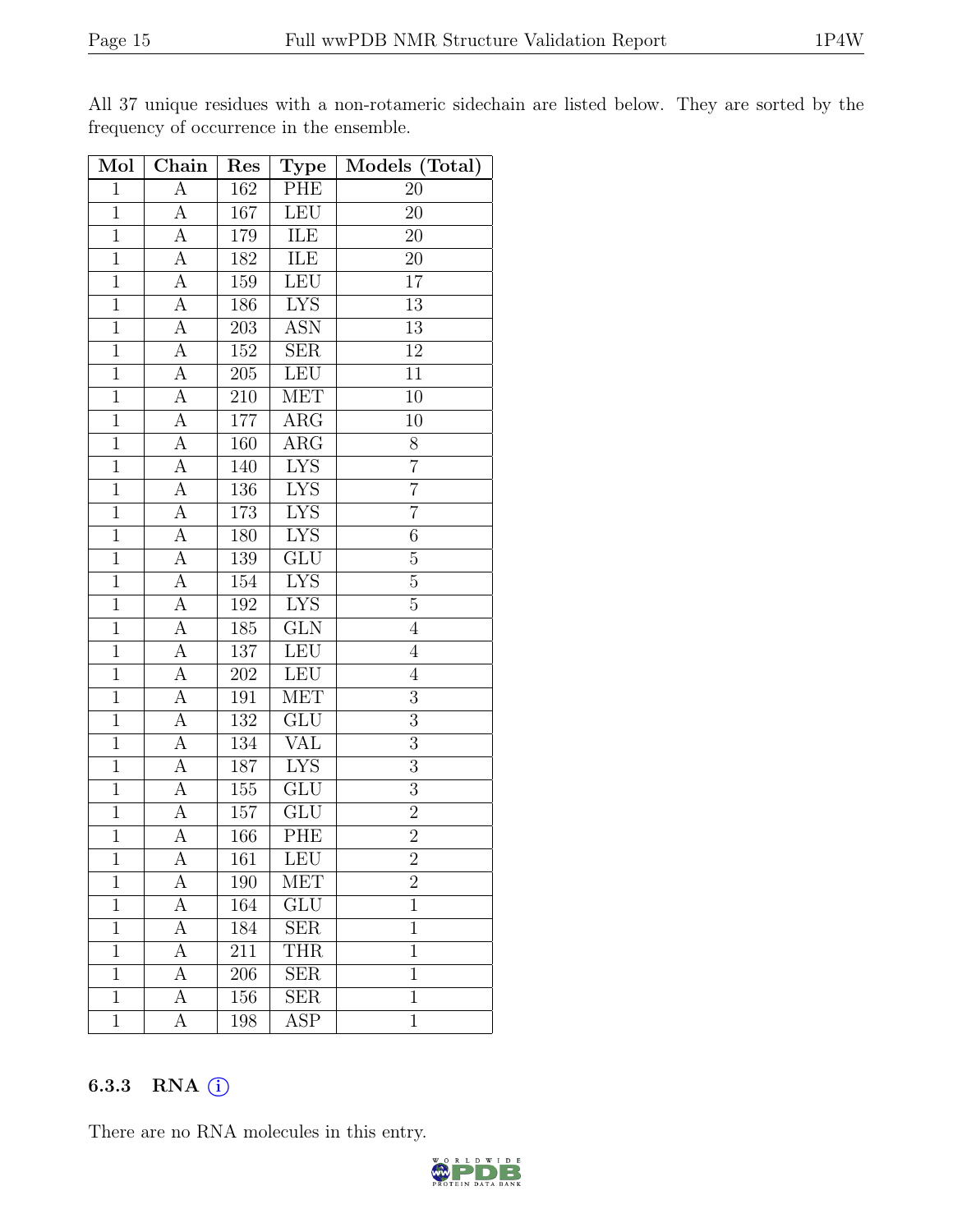## 6.4 Non-standard residues in protein, DNA, RNA chains  $(i)$

There are no non-standard protein/DNA/RNA residues in this entry.

## 6.5 Carbohydrates  $(i)$

There are no monosaccharides in this entry.

## 6.6 Ligand geometry  $(i)$

There are no ligands in this entry.

## 6.7 Other polymers  $(i)$

There are no such molecules in this entry.

## 6.8 Polymer linkage issues  $(i)$

There are no chain breaks in this entry.